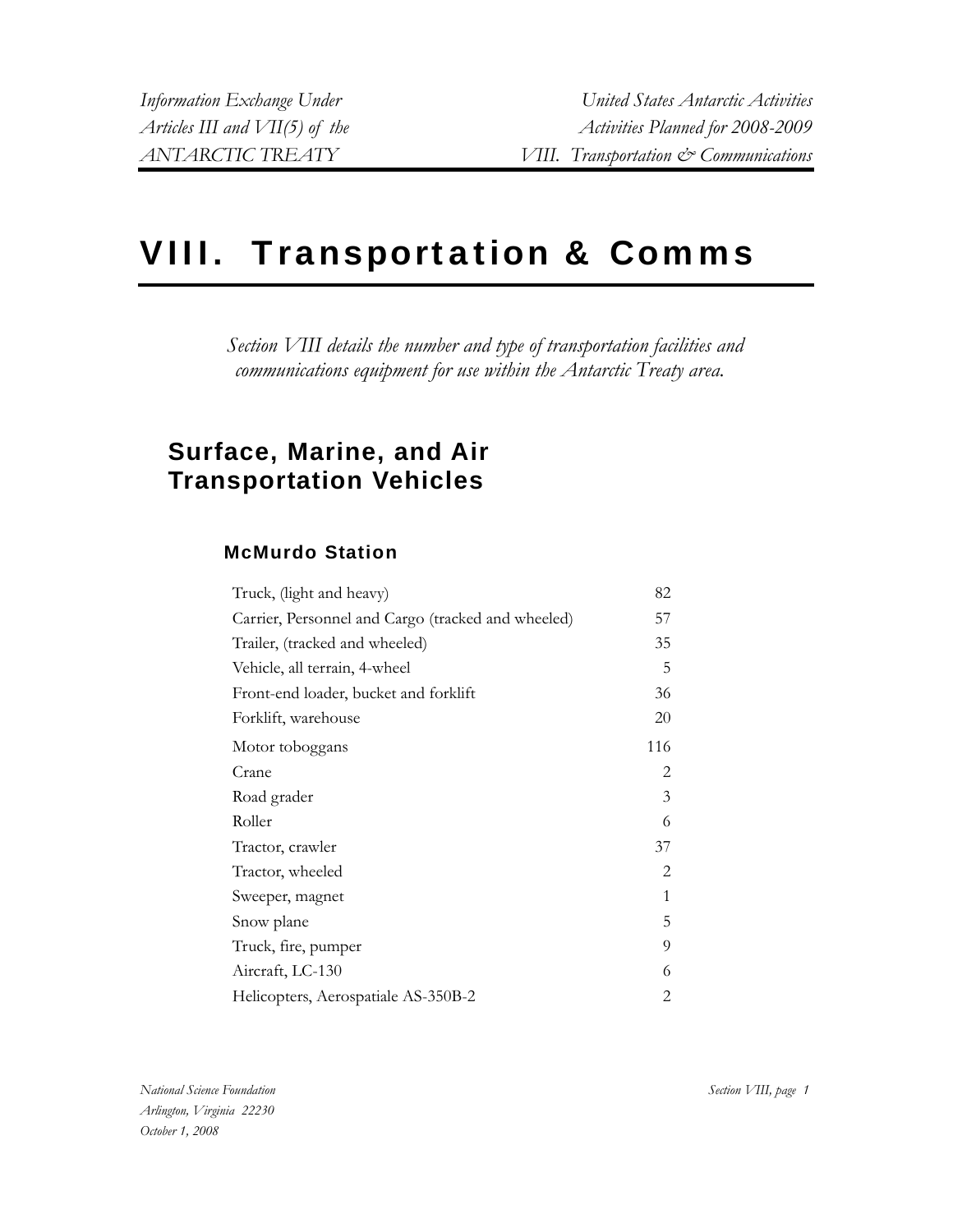| Helicopters, Bell 212 |  |
|-----------------------|--|
| Scraper               |  |
| Backhoe               |  |
| Trencher              |  |

# **Amundsen-Scott South Pole Station**

| Cranes                    | 3  |
|---------------------------|----|
| Excavator                 |    |
| Front Loader, tracked     | 11 |
| Front end Loader, wheeled | 1  |
| Motor Toboggans           | 25 |
| Personnel Carrier         | 4  |
| Snow Plane                | 2  |
| Tele-handler              | 1  |
| Tractor Crawler           |    |
| Trencher                  | 1  |
| Truck, light and heavy    | 5  |

# **Palmer Station**

| Front-loader (wheeled)        |    |
|-------------------------------|----|
| Motor toboggans               | 2  |
| Boats, rubber (Zodiac)        | 16 |
| Telescopic material handler   | 2  |
| Vehicle, all terrain, 4-wheel | 3  |
| Front-loader (wheeled)        | 2  |
| Motor toboggans               | 2  |
| Boats, rubber (Zodiac)        | 16 |
| Forklift, all terrain         | 1  |
| Telescopic material handler   | 1  |
| Vehicle, all terrain, 4-wheel | 4  |
|                               |    |

*National Science Foundation Arlington, Virginia 22230 October 1, 2008* 

*Section VIII, page 2*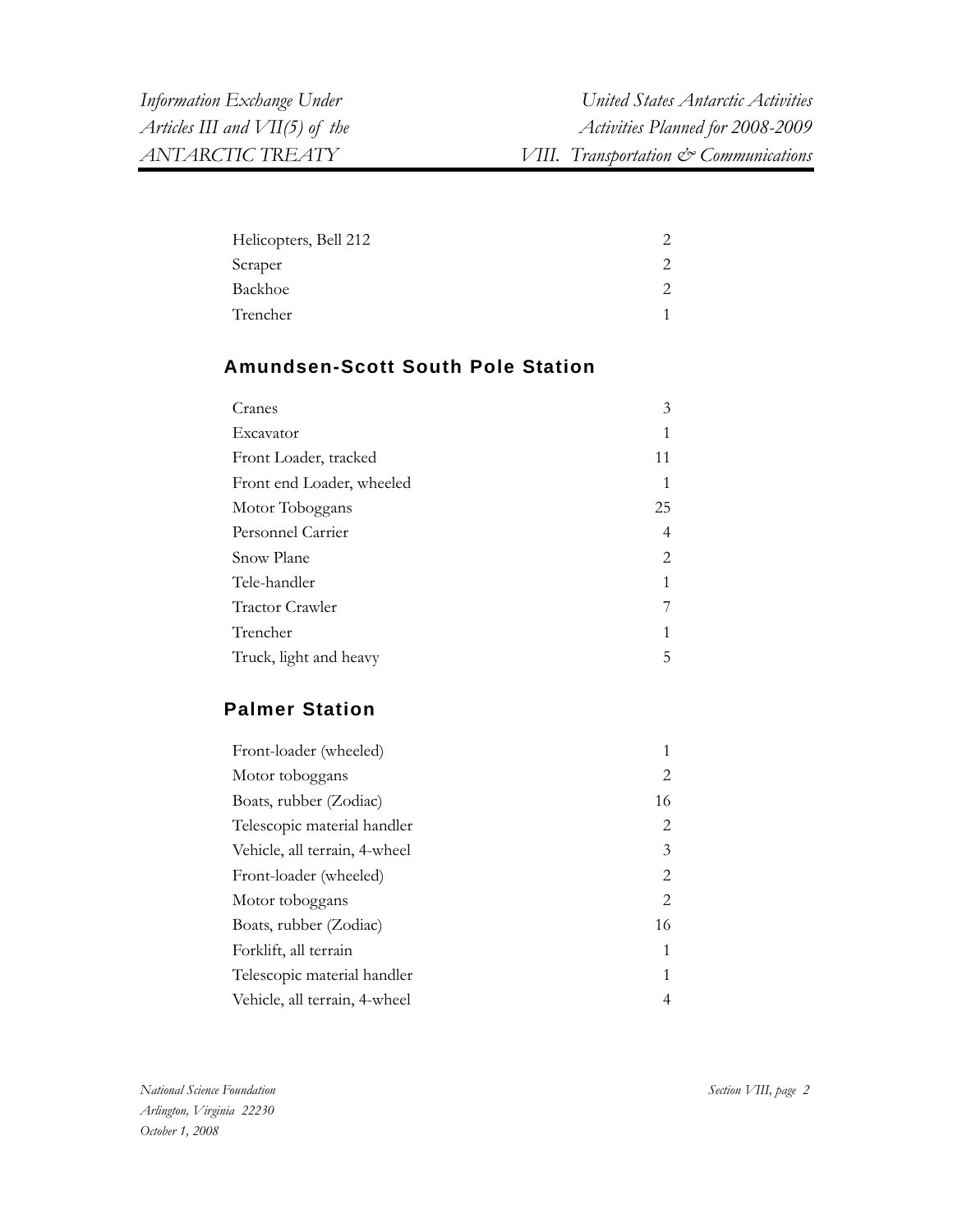# **Description of Communications Facilities**

**Note:** For information on frequencies, see attached Comms forms (Attachment A).

### **McMurdo**

McMurdo Station NASA 7.2 meter antenna is in operation while the 11 meter antenna is being upgraded.

# **South Pole and Palmer stations**

SPTR II Communications antenna pad and base steel started construction in FY08 with completion scheduled in FY09 for South Pole. Palmer Station Upgraded the satellite system from 768Kbs to 1.544Mbs, it is on Intelsat 707, but provided by AT&T. Replaced the Sunair HF radio, with an ICOM M802.

# **Description of Airfields**

# **McMurdo Station**

#### *Air Facilities*

- 1. Williams Field 2 x 10,000ft, skiways on Ross ice shelf
- 2. Sea Ice Runway 1x 10,000 ft with a 1,000 ft overrun
- 3. Pegasus White Ice runway -1 x 10,000 ft
- 4. McMurdo Helicopter landing pad

*National Science Foundation Arlington, Virginia 22230 October 1, 2008*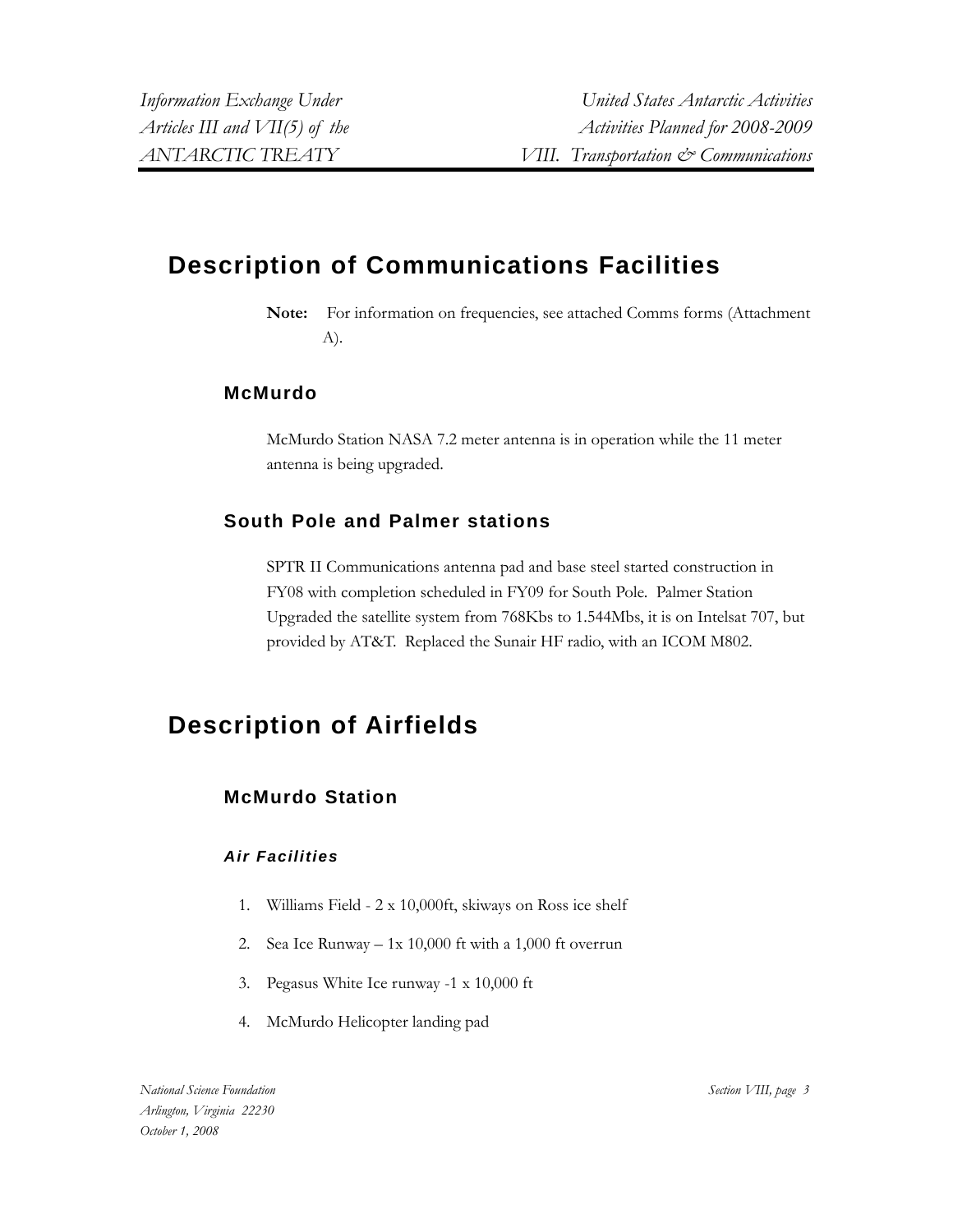#### *Crash Equipment/Fire Equipment*

- 1. Two Canadian Foremost Chieftains, 1200 gallons AFFF (each)
- 2. One Nodwell Flex-Trac equipped with 1350 lb. PKP, 200 gallon AFFF
- 3. One Nodwell Flex-Trac equipped with 3,000 lb. PKP
- 4. Two Ford F-550 Mattrack equipped with 500lb Dry Chemical and 300 gallon aerosol foam
- 5. Seven 150 lb. PKP sled-mounted extinguisher on the flight line
- 6. Two 3,000 lb. PKP sled-mounted extinguishers at the heli-pad
- 7. One Tanker, (3,400 gallon water tank)
- 8. Two Pumpers, (750 gallon water tank each) 1000 GPM
- 9. One additional Ford F-550 track-mounted truck equipped with 500 lb Dry Chemical and 300 gallon aerosol foam (projected delivery: mid-November 2006)

#### *Navigation Aids*

- 1. AN/URN-25 TACAN
- 2. AN/GRN-516 TACAN (Awaiting commissioning this season)
- 3. CM-200UT UHF Single Channel ATC Ground-to-Air Radio Transmitter
- 4. CM-200VT VHF Single Channel ATC Ground-to-Air Radio Transmitter
- 5. Precision Approach Path Indicator (PAPI)
- 6. Microwave Landing System (MLS)
- 7. Simplified Short Approach Lighting System (SSALR)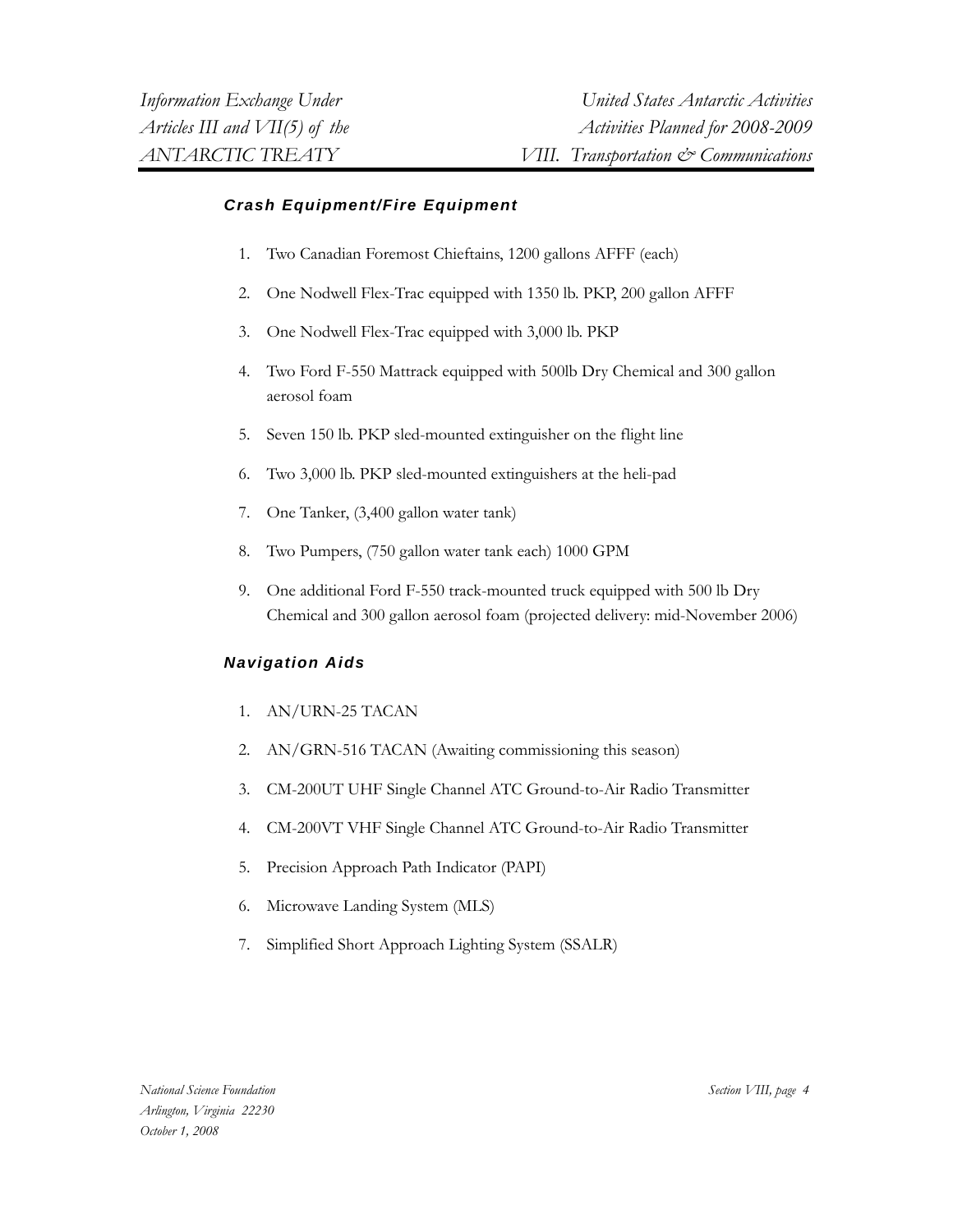# **Amundsen-Scott South Pole Station**

#### *Air Facilities*

1 x 14,000 ft. skiway

### *Crash/Fire Equipment*

- 1. Two Canadian Foremost Chieftains, 1200 gallons AFFF (each)
- 2. One Nodwell Flex-Trac equipped with 1350 lb. PKP, 200 gallon AFFF
- 3. One Nodwell Flex-Trac equipped with 3,000 lb. PKP
- 4. Three Ford F-550 Mattrack equipped with 500lb Dry Chemical and 300 gallon Compressed Air Foam System (CAFS)
- 5. Seven 150 lb. PKP sled-mounted extinguisher on the flight line
- 6. Three 3,000 lb. PKP sled-mounted extinguishers at the heli-pad
- 7. One Tanker, (3,500 gallon water tank) 750 GPM
- 8. Two Pumpers, (750 gallon water tank each) 1000 GPM

#### *Navigation Aids*

- 1. AN/URN-25 TACAN
- 2. AN/GRN-516 TACAN
- 3. CM-200UT UHF Single Channel ATC Ground-to-Air Radio Transmitter
- 4. CM-200VT VHF Single Channel ATC Ground-to-Air Radio Transmitter
- 5. Precision Approach Path Indicator (PAPI)
- 6. Precision Microwave Landing System (MLS)
- 7. Simplified Short Approach Lighting System ( SSALR)